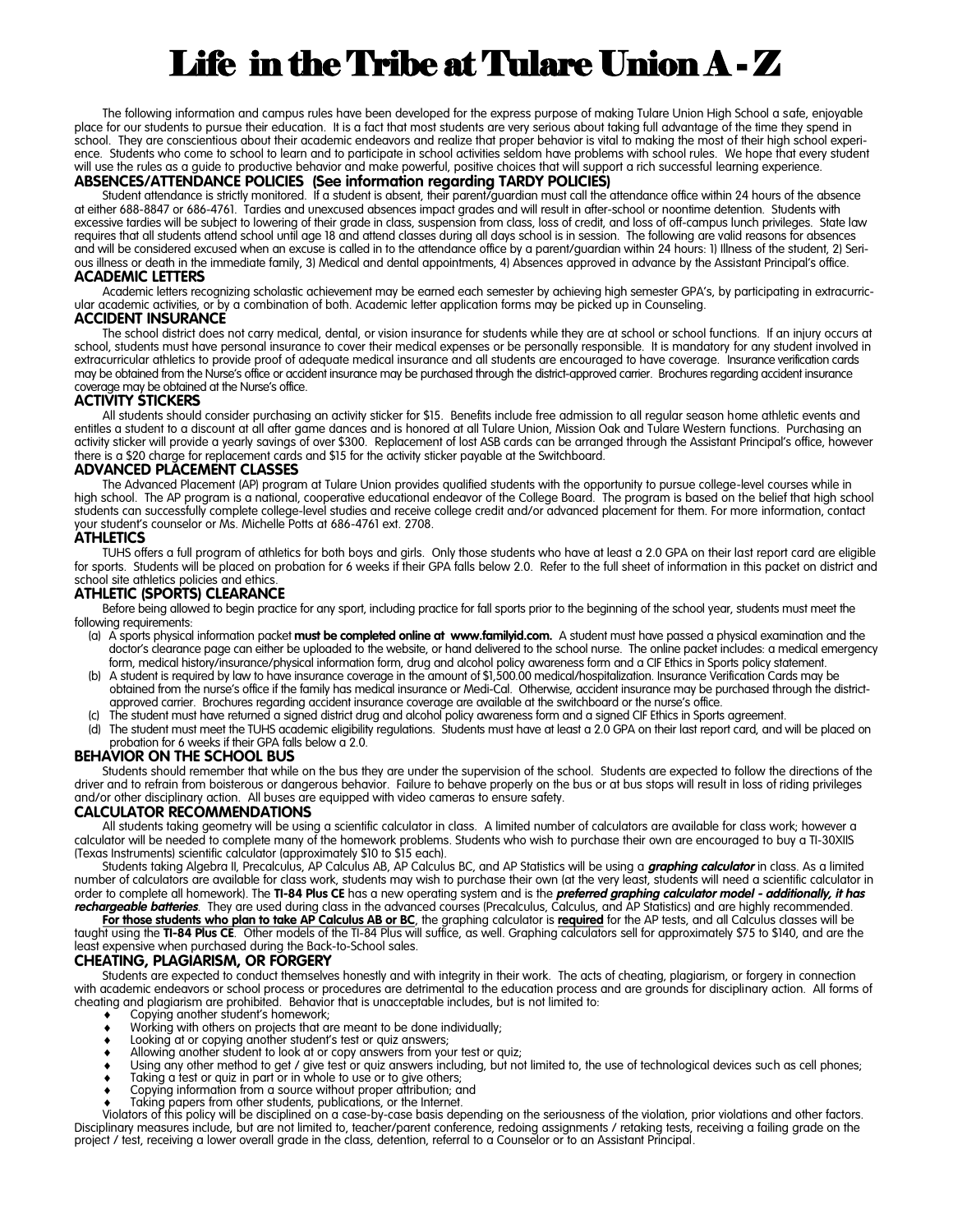#### **CLEAN CAMPUS**

Everyone is expected to assist in keeping the campus clean. Sufficient trash cans are placed throughout the campus to enable everyone to avoid littering with only a minimal effort. The cleanliness of the campus is a reflection of our students and our school.

#### **COMPUTER USE AGREEMENTS AND ID NUMBERS**

Computer use agreement forms and cards are available from the Library Media Center. Students will be assigned a computer ID that will permit them to use campus computers. The student should keep this computer ID number confidential. Before school begins on the day of the POW WOW, students will receive their computer ID number, student ID card, and class schedule. Computer use has become an integral part of every student's daily classroom instruction. Therefore, students are encouraged to memorize their computer ID number and not allow other students to use their account. **CONTACTING STUDENTS DURING THE SCHOOL DAY**

#### If you need to contact your student at school, call the Assistant Principal's office. Only messages from the student's legal guardians will be accepted. In order to minimize classroom interruptions, the school will NOT allow gifts, flowers or balloons to be delivered to students during the school day. **COUNSELING AND GUIDANCE / CAREER CENTER**

Extensive counseling and guidance services are provided to students. Services available include educational planning for career and/or college, interpretation of test scores, counseling and guidance for school, personal, or social concerns and peer counseling.

The Counseling and Career Center offices provide career and college information. The Career Center offers interest and skills testing, job placement, individualized career planning and the most recent occupational materials. Work permits are issued in the career center. Counseling arranges for guest speakers and college representatives to provide seminars and informational discussions. All college applications, PSAT/SAT testing applications, financial aid, and scholarship applications are available in Counseling. Counselors assist students with personal, social and academic issues.

#### **DAILY BULLETIN ~ STUDENT NEWSLETTER / ANNOUNCEMENTS AND NEWS**

The Daily Bulletin student newsletter is read aloud over the new public address system, emailed to each teacher, posted in the classrooms and on the bulletin board in the main hall outside the Assistant Principal's office, as well as uploaded to the new campus website: tuhs.tjuhsd.org. Students should make it a point to take note of this primary source of information for schedules, school activities, club and organizational meetings, elections, events and other important information. Parents are encouraged to log on to our website so they stay informed and involved.

**DANCES / GENERAL RULES FOR SOCIAL FUNCTIONS OF THE SCHOOL**<br>Any student wanting to attend any school dance must have a valid ID card; be dressed appropriately (school dress code is enforced); and have no more than 15 period absences in the Fall and 30 period absences in the Spring. Refer to the full sheet of information in this packet regarding school dance guidelines.<br>DRUG AND ALCOHOL POLICY

The Board of Education believes that participation in extracurricular activities is a valuable educational experience for our students. The Board also<br>believes that students who represent the school on such teams or groups their school. With that in mind, the Board has enacted the following regulations pertaining to the use, possession, sale, or otherwise furnishing of alcohol and drugs by members of extracurricular teams or groups that represent their school. These rules pertain to athletics and other activities listed below that The structurist in atture, meaning they are supported by the school district and are not part of a course where a grade is assigned.<br>
1) Any student involved in athletics, cheerleading, Academic Decathlon, Mock Trial, Odys

- team or group if he/she chooses to use, possess, sell or otherwise furnish alcohol or drugs during school hours or while under the jurisdiction of the school, or at a school-sponsored event.
- 2) This policy applies to the use, possession, sale or otherwise furnishing of alcohol or drugs on or after the date adopted by the CIF for the first scrimmage allowed for that sport season, or the first day of scheduled practice for a particular group.
- 3) Any athlete who is removed from the team or student removed from a group for the use, possession, sale or otherwise furnishing alcohol or drugs will not receive a school letter or any other form of school recognition for that sport season or activity.
- 4) In addition, any student violating the above provision will be suspended for up to five days, removed from all school activities for 20 consecutive days, plus be placed on a one year probation.
- 5) Any student detected in the immediate area (car, hotel room, etc.) of alcohol or drugs while under the responsibility of the school will not be allowed to participate in any extracurricular activity for a period of 20 consecutive school days and be placed on probation for one calendar year.

NEW LEGISLATION requires school personnel to contact the police department for any violation involving alcohol or drugs.

#### **DRUG TESTING - STUDENT ATHLETE**

At the beginning of each school year, the Superintendent or designee shall provide information to all high school students and their parent(s) or guardian(s) about the student athlete drug-testing program, including the Distict's policies and procedures pertaining to such testing program. All informational materials provided for this purpose shall contain clear statements about how the student athlete drug testing program will be implemented.

#### **ELECTRONIC DEVICE POLICY ~ CELL PHONES, iPODS, ETC.**

Electronic devices (cell phones, Ipods, etc.) may be used on campus only during non-class times. Students found using their electronic devices during class time without teacher permission may have their device or phone confiscated and/or be subject to disciplinary action. Refer also to the section entitled Videotaping / Recording Fights (using an electronic device) for more information.

Board policy regarding electronic devices applies to all "high-stakes" testing. During the administration of the Smarter Balanced, CAHSEE, CELDT, AP, and SAT tests, all electronic devices (cellular phones, iPads, iPods, etc) **must be checked-in upon entering the testing site** (classroom, gym etc). The device will be returned upon completion of the exam and the student leaving the testing site. The student must re-check the electronic device if they choose to re-enter the testing site.

#### If the student is caught in possession of, talking on, or taking photos with the device; it is considered a breach of security and will result in an **automatic 5-day suspension; the exam will also be invalidated.**

#### **EMERGENCY EVACUATIONS**

Instructions for exiting all school areas are posted by the exit door in each room. The signal for an emergency evacuation is a series of bells, alerting staff and students that there is a need to evacuate the buildings. Students are to exit the buildings in an organized manner and stay with their instructor. No one is to re-enter the buildings until the all-clear signal is given. The all-clear signal will be a regular bell tone or verbal announcement given by an administrator.

#### **FELT TIP MARKERS**

The use or possession of felt tip markers is prohibited on the school grounds and at all school activities. Student's failing to follow this rule may be subject to disciplinary action. **FIELD TRIPS**

Signed parent permission slips are required for all students wishing to participate in any off-campus school trip. Students may not transport other students on any school sponsored trip or event. Permission slips are available from the teacher in charge of the field trip or at the Switchboard office. **FIGHTING**

Fighting is not acceptable behavior while students are under the school's responsibility. Disciplinary action will be taken in accordance with California Educational Code 48900 (please refer to the new tri-folder for information on Discipline Policies) and students may be subject to legal action. **FLOWERS, GIFTS, BALLOONS ARE NOT ALLOWED** 

In order to minimize classroom interruptions, the school will NOT allow gifts, flowers or balloons to be delivered to students during the school day.

**FOOD RULES**

Food and drink are prohibited in all classrooms and the auditorium. Tulare Union students eat in the cafeteria and think in the classroom. Food has no place in class.

#### **FREE / REDUCED PRICE NATIONAL SCHOOL LUNCH AND BREAKFAST PROGRAM**

Applications for free or reduced breakfast and lunches were mailed home two weeks before school began and should be completed and returned to the English teacher or Family / Community Liaison's office at the high school. **Applications are also available online at lunchapp.TJUHSD.org.** If a student qualified for the free or reduced price lunch program during the prior school year they automatically qualify again for the first ten (10) days of the new school year until the new application is completed. Applications are available in the attendance office. All students are encouraged to apply, because in addition to free or reduced price meals, students who qualify are also afforded free or reduced price academic opportunities (PSAT, SAT, AP test fees, etc). If you have any questions at all, please contact the Family / Community Liaison at extension 2822, the Cafeteria Manager at 2900, or the District Office Food Services department at 688-2021.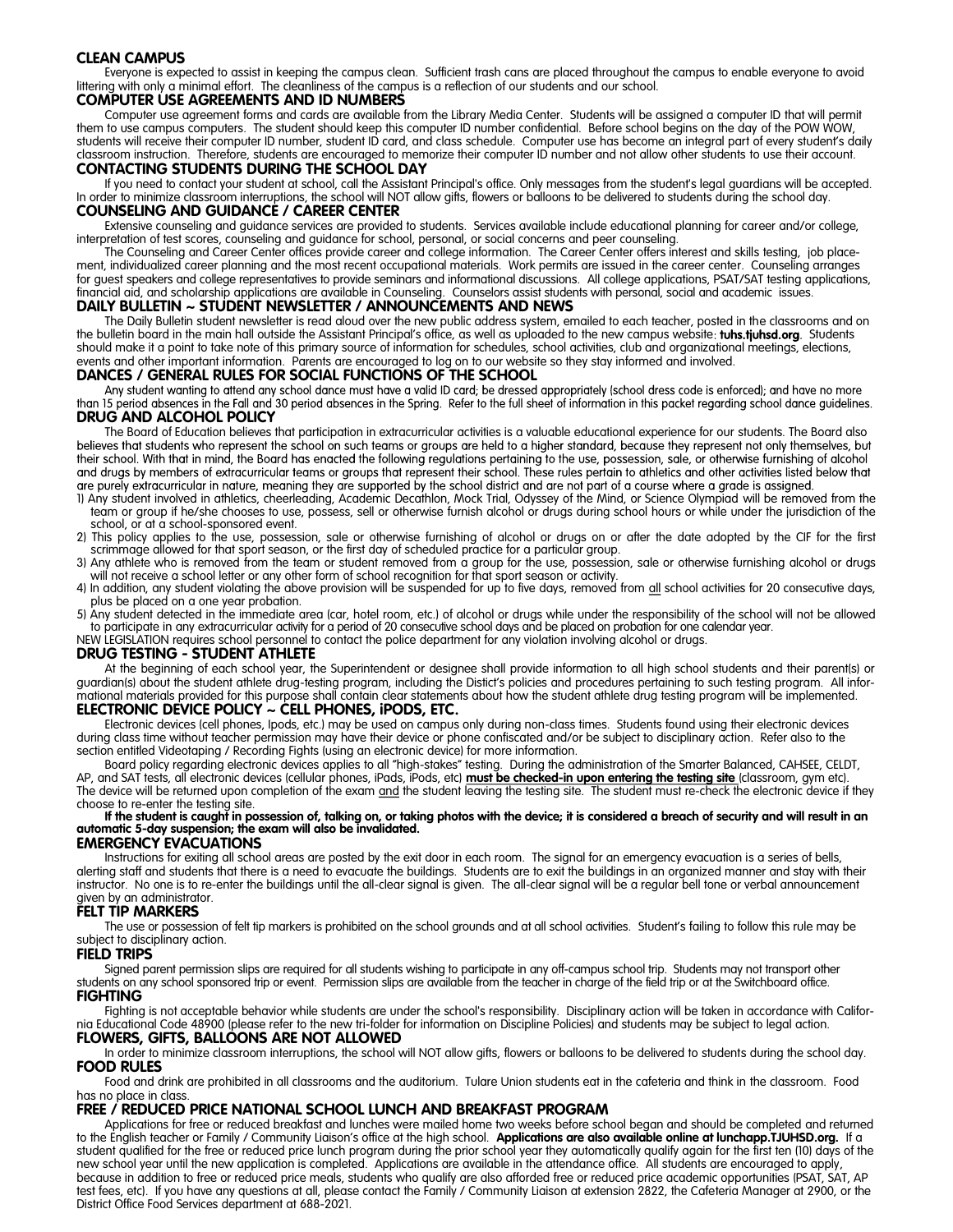#### **GAMBLING**

Gambling is a violation of the California Penal Code and is prohibited in all forms.

### **GRADING**

Six-week grades are a combination of daily class grades, quiz and test scores, and assigned reports, and are an indication of how a student is doing at certain points during the school year. A student's semester grades will be an accumulation and combination of all grades throughout an 18-week period. Report cards will advise whether or not a student is passing the benchmark exams.

#### **GRADUATION REQUIREMENTS AND CEREMONY**

At the end of each semester a student will receive five units for each class he/she successfully completes. A grade of A,B,C, or D earn these credits. The unit requirement for graduation is 220 and includes the following requirements:

| English                                                                        | 8 semesters (4 years) | 40  |
|--------------------------------------------------------------------------------|-----------------------|-----|
| <b>United States History</b>                                                   | 2 semesters (1 year)  | 10  |
| <b>World History</b>                                                           | 2 semesters (1 year)  | 10  |
| Civics / American Government                                                   | 1 semester (1/2 year) |     |
| Economics                                                                      | 1 semester (1/2 year) | 5   |
| Laboratory Science (one year each of biological and physical science)          | 4 semesters (2 years) | 20  |
| <b>Physical Education</b>                                                      | 4 semesters (2 years) | 20  |
| Mathematics (At least one mathematics course, or a combination of              | 4 semesters (2 years) | 20  |
| two mathematics courses, shall meet or exceed state academic content standards |                       |     |
| for Algebra I)                                                                 |                       |     |
| Visual and Performing Arts or Foreign Language                                 | 2 semesters (1 year)  | 10  |
| <b>Elective Courses</b>                                                        |                       | 80  |
| <b>TOTAL</b>                                                                   |                       | 220 |

Participation in the graduation ceremonies including the Senior Honors assembly, the Senior breakfast, and Graduation is limited to those students qualifying to earn a diploma or certificate of completion from Tulare Union High School on the date their class graduates. The District also requires that all seniors must maintain a 95% attendance rate (nine days of absences) during their senior year of high school.

#### **To qualify for a Tulare Union High School diploma a student must:**

- Complete all district and State of California required coursework through classroom attendance and accrual of credits
- Earn a minimum of 220 credits (in the appropriate courses)
- Pass the high school district's minimum skills requirement
- Pass the English/Language Arts and Math sections of the California High School Exit Exam (CAHSEE) (currently suspended in accordance with Senate Bill 172 signed by Governor Brown on October 7, 2015)
- Complete the last semester at Tulare Union High School unless an exception has been granted prior to that last semester by the school and district administrations
- In order to participate in the graduation ceremony, all seniors must maintain a 95% attendance rate (nine days of absences) during their senior year of high school.

#### **HALL PASSES**

Any student out of his or her assigned class during instructional time is required to have teacher permission, and they should also be wearing a "safety vest".

#### **HARASSMENT**

California's Education Code specifically prohibits discrimination, harassment, intimidation and bullying against students and staff in schools on the basis of gender, ethnic group identification, race, national origin, religion, color, mental or physical disability, actual or perceived sexual orientation or gender identity. Tulare Union will not tolerate harassment, intimidation or bullying of any student by any other student or district employee. Any case of harassment or bullying should be reported immediately to a school administrator.

Sexual harassment includes, but is not limited to, unwelcome sexual flirtations or propositions, requests for sexual favors, and other verbal, visual, or physical conduct of a sexual nature, made by someone from or in the educational setting. Other types of conduct which may constitute sexual harassment include verbal abuse of a sexual nature, graphic verbal comments about an individual's body, sexually degrading words used to describe an individual, the display of sexually suggestive objects or pictures in an educational setting, and any act of retaliation against an individual who reports a violation of the district's sexual harassment policy or who participates in the investigation of a sexual harassment complaint. Refer to the Sexual Harassment section for definitions and more information.

#### **HAZING**

California's Education Code includes hazing as an offense that is grounds for a student's suspension or recommended expulsion. Education Code section 32050 defines hazing as "any method of initiation or pre-initiation into a student organization or student body" or activity associated with "these organizations which causes, or is likely to cause, bodily danger, physical harm, or personal degradation or disgrace." Conspiring to engage in hazing or committing hazing remains a misdemeanor.

#### **HEALTH SERVICES / ILLNESS OR ACCIDENTS WHILE AT SCHOOL / MEDICATIONS**

The Health Services Aide is the consultant for students concerning health problems. The nurse issues excuses from PE for physical illness, contacts parents when necessary, maintains health records, supervises vision and hearing examinations, and issues off-campus passes if a student becomes ill. Sports physical forms are issued in the nurse's office, as well.

Any student who becomes ill or is injured while at school should obtain a pass from his or her teacher and report to the Health Services office. If necessary, the Health Services Aide will contact the parents. Under no circumstances shall a student leave campus without permission. All students need to have an up-to-date EMERGENCY CARD on file. If a student is injured it is their responsibility to inform the teacher of the injury before the end of the school day. In the event of a serious injury, all students should make it their responsibility to see that a teacher or the Health Services office is notified immediately. Not notifying the school may invalidate insurance coverage. Parents are requested to keep the school informed of any special health problems the student may have and of any changes in emergency information. This information is confidential and will be available only to school personnel.

No medication can be dispensed to students unless accompanied by a doctor's prescription and transported in the original container. Parental permission must also accompany medication. Any student requiring prescription drugs at school must leave the drugs with the Health Services Aide who will dispense them to the student as ordered by the prescription. Students will be permitted to carry their own prescription medications if they have a doctor's note on file with the Health Services office. The Aide can dispense over-the-counter medication for headaches, stomachaches, or allergies to students only if a signed parent permission slip is on file.

Parents, please schedule student medical appointments during non-school hours whenever possible. Students who have doctor or dentist appointments during school hours need to bring a note to the attendance office or have a parent call before school so that an off-campus pass may be issued. Upon returning to campus after the appointment, the student must present the off-campus pass to the teacher to ensure the absence is excused. Any student leaving campus without an off campus pass will receive an unexcused absence.

Students who must be excused from PE activities for medical reasons must bring a note from their parent. Any exemption from PE for more than two weeks requires a doctor's excuse

#### **LIBRARY MEDIA CENTER (LMC)**

The LMC is open from 7:30 a.m.-4:30 p.m. Monday through Thursday and 8:00 a.m.-4:30 p.m. on Friday. Library books may be checked out by students with a valid school ID for 3 weeks; they are allowed to check out a maximum of 4 books at one time. All books must be turned into the library before another book can be checked out. Students with a valid school ID and valid computer use agreement may use the library computers which provide access to the card catalog of books and publications, electronic encyclopedias, magazine databases, MS Office, career information, and the Internet. Students must sign-in at the front desk when entering the library and have permission from an instructor if using the library during class time. **LITTERING**

All staff and students are expected to assist in keeping the campus clean. Sufficient trash cans are placed throughout the campus to enable everyone to avoid littering with only a minimal effort. The cleanliness of the school campus is a reflection of our students and our school.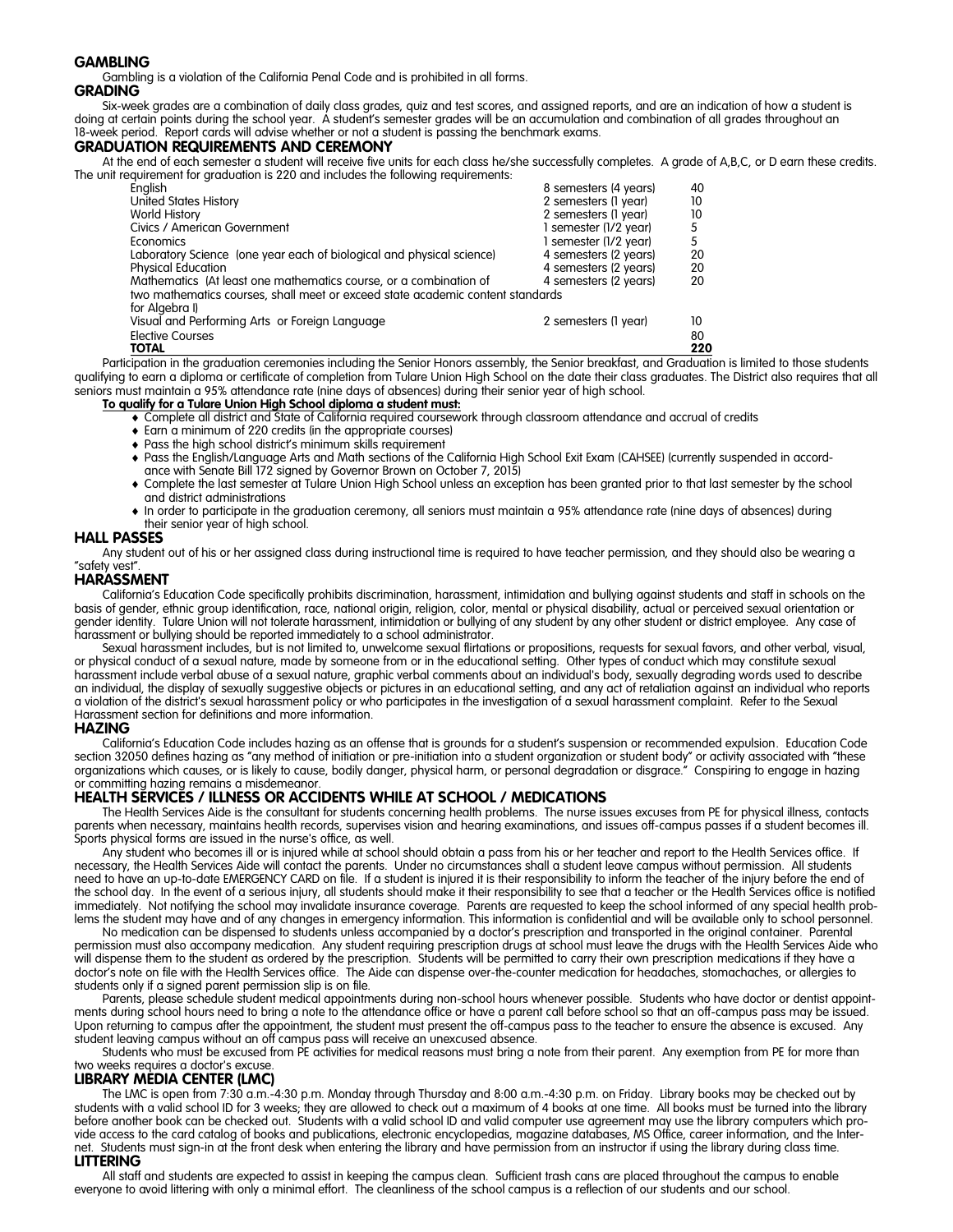#### **LOCKERS and DESKS ~ INFORMATION AND SEARCH AND SEIZURE—BOARD POLICY 5145.12**

Students are encouraged to keep their books and other valuables with them at all times. Regular student book lockers are no longer available on campus. The PE classes have lockers to store the student's belongings during the PE class period only.

The Principal or designee may conduct a general inspection of school properties that are within the control of students, such as PE lockers or classroom desks, on a regular, announced basis, with students standing by their assigned lockers or desks. Any items contained in a locker or desk shall be considered the property of the student to whom the locker or desk was assigned. Because lockers and desks are under the joint control of the student and the district, school officials have the right and ability to open and inspect any school locker or desk without student permission or prior notice when they have reasonable suspicion that the search will uncover evidence of illegal possessions or activities or when odors, smoke, fire and/or other threats to health, welfare or safety emanate from the locker or desk.

At the beginning of each school year and whenever students are assigned lockers, desks or other district property, the Superintendent or designee shall inform students and parents/guardians of the possibility of random searches of students, their belongings and district property under their control. Random canine searches will be performed throughout the school year. Our goal is to maintain a safe campus and discourage students from bringing inappropriate items to school.

PE lockers not being used by students assigned to those lockers are subject to being cleaned out so they may be reissued to students in need of a locker. Lockers are cleared out periodically for maintenance or cleaning; students are notified before this takes place. At the end of the school year, personal property left in the PE lockers is subject to disposal or donation.

#### **LOST AND FOUND**

When a student loses or finds an article, it should be reported immediately to the Assistant Principal's office to assist in the quick recovery and return of the article to the owner. If a textbook is lost, the student should check first with the teacher and then with the library textbook clerk. If items are lost in the gym, students should check with the PE teacher and the locker room attendant.

#### **MAKE-UP WORK**

If a student is ill, assignments may be requested through the Counseling office. It takes approximately two days for the materials to be collected. **MODIFIED CLOSED CAMPUS**

In the interest of student safety, Tulare Union is a modified closed campus. Students are not allowed to leave the campus anytime during the school day, except during the lunch period, unless they have an off-campus pass. Freshmen and sophomores will remain on campus during the lunch period unless a parent request has been made, and approved, through the Assistant Principal's office. Juniors and seniors who are in "good standing" are allowed to go off campus during the lunch break if they show a current student ID card when leaving and returning to the campus, unless a parent or guardian requests that their student be restricted to the campus. The "good standing" criteria is based upon the student's behavior and discipline records, good school attendance, academic performance and no outstanding fees or fines. Student's academic performance is included in an effort to emphasize to students the importance of maintaining adequate academic progress and staying on track for graduation.

In order for juniors and seniors to receive off-campus privileges during lunch, students must meet the following requirements:

**Juniors:** Accumulate 100 units by the beginning of the first semester of the junior year; or accumulate 130 units by the beginning of the second semester of the junior year. They must also maintain a 95% attendance rate.

Seniors: Accumulate 160 units by the beginning of the first semester of the senior year; or accumulate 190 units by the beginning of the second Somester of the senior year. They must also maintain a 95% attendance rate.<br>Sophomores in good academic standing who maintain a 95% attendance rate can earn off campus privileges during the second semester.

## **OBJECTIONABLE MATERIAL**

Sex education, family life education, and birth control information may be presented in our Physical Education, Home Economics, and Science classes. Parents have a right to ask that their student be excused from these classes during times when these subjects are being discussed. Parents also have the right to review any of the materials used in the classes. If a parent has any questions about the materials or their rights, their student's counselor will be happy to assist.

#### **OFF CAMPUS PASSES**

Students who need to leave campus during the day, other than juniors and seniors who go off campus during lunch, are required to have an off-campus pass. PARENTS MUST NOTIFY THE ATTENDANCE OFFICE IN THE MORNING BEFORE SCHOOL BEGINS to get an off-campus pass for their student. All off-campus passes are issued by the attendance office. Parents of 9th and 10th grade students must come into the office to check out their student and receive the off-campus pass. For 11th and 12th grade students, a note or phone call from the student's parent/guardian is required IN THE MORNING BEFORE SCHOOL BEGINS for an off-campus pass and the exact date, time and reason for leaving must be stated. Leaving campus without permission is a serious infraction.

## **OVERT DISPLAYS OF AFFECTION**

A high school campus is not the place for overt physical displays of affection between students. All students are expected to demonstrate appropriate behavior.

#### **PHYSICAL BRUTALITY TOWARD AN INANIMATE OBJECT**

Students will be held financially responsible for willful destruction or damages incurred to school facilities and/or property and will be subject to disciplinary action.

#### **PHYSICAL EDUCATION ATTIRE**

The PE department encourages all students to dress in proper attire for their classes. Since physical activities, skills, and sports are emphasized each day in class, students are required to dress appropriately. Red shorts, a white shirt, and tennis shoes are recommended. PE uniforms, shorts and shirt, are available for purchase in the PE department, as follows: \$20 for Cotton (\$10 ea top or shorts), or \$30 for Dry Fit (\$15 ea top or shorts). **REPORT CARDS**

Student progress will be monitored very carefully. A report card will be mailed home every six weeks. The first semester report at the end of December and the second semester report in June are final report cards, and those grades will appear on the student's permanent transcript. Report cards will also advise whether or not a student is passing their benchmark exams.

#### **SCHOLASTIC ELIGIBILITY**

Tulare Union offers a full program of athletics for both men and women. In order to participate in sports, and all other extra-curricular activities, a student must maintain a C (2.0) grade point average or better in all classes during each six-week grading period and must be on track toward graduation. Students who do not maintain this average will be placed on probation for one 6-week grading period. If the grade average does not improve to the required 2.0 minimum, the student will be declared ineligible and removed from the activity. This applies to other extracurricular activities, as well.

## New freshmen just entering high school that did not earn a 2.0 grade average in 8th grade will be placed on a 6-week probation.<br>**SEARCH AND SEIZURE—BOARD POLICY 5145.12 (See also LOCKERS and DESKS~INFORMATION AND SEARCHES**

All student lockers and desks are the property of the high school district. The Principal or designee may conduct general inspections, as well as, random inspections of school properties that are within the control of students, such as lockers and desks. Any items contained in a locker or desk shall be considered to be the property of the student to whom the locker or desk was assigned. The administration reserves the right to search an individual student backpack, purse, pocket, electronic device, or any other item necessary to keep a safe school environment.

#### **SENIOR ARGUS YEARBOOK PICTURES**

Seniors need to have their photo taken to be included in the senior's color section of the Argus Yearbook. Gainsborough Studio (686-4838) will take senior yearbook pictures **at no cost on one of six sitting dates**. Check with the Principal's office for a flyer of the dates or contact the studios for a private sitting, or check our website at tuhs.tjuhsd.org. In order to insure consistency, no senior yearbook picture will be accepted from any other photographers. **SEXUAL HARASSMENT POLICIES**

California's Education code specifically prohibits discrimination, harassment, intimidation and bullying against students and staff in schools on the basis of gender, ethnic group identification, race, national origin, religion, color, mental or physical disability, actual or perceived sexual orientation or gender identity. Tulare Union High School will not tolerate sexual harassment of any student by any other student or district employee. Any case of har-

assment should be reported immediately to a school administrator. **PLEASE NOTE: SEXUAL HARASSMENT DEFINITIONS ARE NOTED ON THE NEXT PAGE**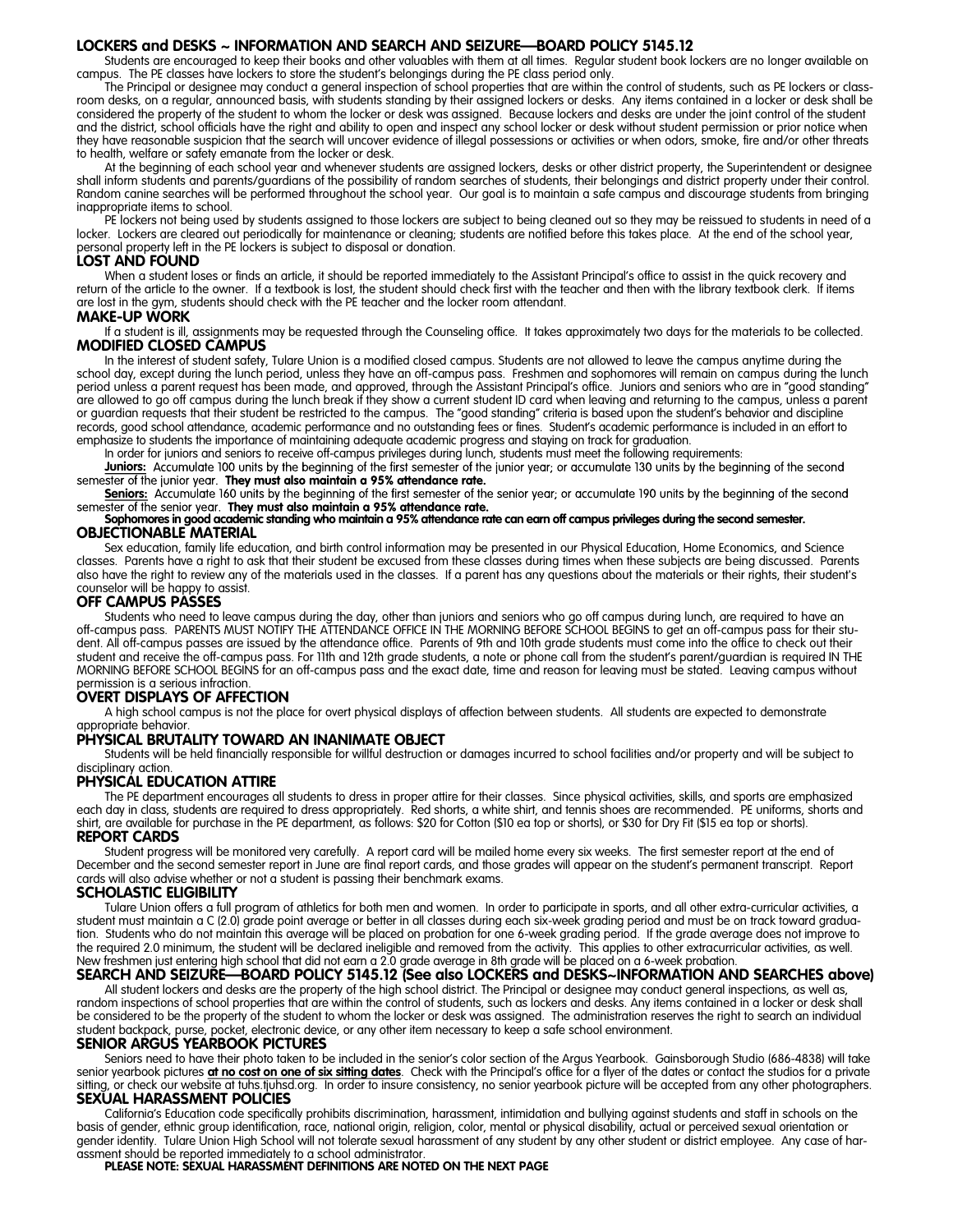#### **SEXUAL HARASSMENT POLICIES (Continued from previous page) SEXUAL HARASSMENT DEFINITIONS**

**"SEXUAL HARASSMENT"** means any unwelcome sexual advance, unwelcome requests for sexual favors, or other unwelcome verbal, visual, or physical conduct of a sexual nature made by someone from or in the educational or work setting, whether it occurs between individuals of the same sex or individuals of opposite sexes, under any of the following conditions:

- Submission to the conduct is made explicitly or implicitly a term or condition of an individual's academic status, employment, or progress.
- (2) Submission to or rejection of such conduct by the individual is used as the basis of academic or employment decisions affecting the individual.<br>(3) The conduct has the purpose or effect of having a peagtive impact upon The conduct has the purpose or effect of having a negative impact upon the individual's academic performance, work, or progress or has the
- purpose or effect of creating an intimidating, hostile, or offensive educational or work environment. The conduct is sufficiently severe, persistent, pervasive or objectively offensive, so as to create a hostile or abusive educational or working environment or to limit the individual's ability to participate in or benefit from an education program or activity.
- (4) Submission to or rejection of the conduct by the other individual is used as the basis for any decision affecting the individual regarding benefits and services, honors, programs, or activities available at or through the school district.

"**VERBAL SEXUAL HARASSMENT**" includes, but is not limited to, unwelcome epithets, comments, or slurs of a sexual nature.

"**PHYSICAL SEXUAL HARASSMENT**" includes, but is not limited to, assault, impeding or blocking movement, or any physical interference with work or school activities or movement when directed at an individual on the basis of sex.

"**VISUAL SEXUAL HARASSMENT**" includes, but is not limited to, derogatory posters, cartoons, drawings, obscene gestures, or computer-generated images of a sexual nature.

"**EDUCATIONAL ENVIRONMENT**" includes, but is not limited to, the following:

- The campus or school grounds.
- (2) Properties controlled or owned by the school district.
- (3) Off-campus, if such activity is sponsored by the school district or is conducted by organizations sponsored by or under the jurisdiction of the school district.

#### **SIGNS AND POSTERS**

All signs and posters displayed on campus must be approved by the administration and posted only in designated areas. Students who place

### non-approved signs or place signs in inappropriate areas will face disciplinary action. **SPORTS CLEARANCE - REFER TO ATHLETIC (SPORTS) CLEARANCE (Page 1 of Life in the Tribe at Tulare Union A-Z) STUDENT AUTOMOBILES ON CAMPUS**

Students driving to school are expected to follow all vehicular codes, speed limits, and parking regulations while driving and parking on campus. Students are encouraged to park in the student parking lot on the south side of Kern Street. The parking lot on campus is reserved for faculty and visitors. School insurance does not cover any damages that may occur to student cars or theft of items left inside the cars. For security reasons, the student parking lot will be kept locked during the school day.

#### **STUDENT BILLS AND OBLIGATIONS**

All student bills and obligations to the school must be taken care of before the student will receive their diploma. Such obligations include, but are not limited to, book fines, damaged classroom materials, uniforms, equipment, and lost or damaged textbooks. **Please note that 11th and 12th grade students**  with outstanding bills / fines will not be allowed to go off campus during lunch.

#### **STUDENT BODY I.D. CARDS (ASB CARDS)**

Permanent Student Body ID (ASB) cards are issued to all students without cost. A student must have his/her picture taken in order to receive a permanent ASB card (see Student Pictures below). These cards must be shown for admission to all school activities, to purchase food, to check out books or use the computers in the Library Media Center, and to leave and re-enter campus during lunch. Replacement of lost ASB cards can be arranged through the Assistant Principal's office however there is a \$20 charge for replacement cards payable at the Switchboard and \$15 for another activity sticker.

#### **STUDENT DISCIPLINE**

Please refer to the new TUHS tri-folder packet for an insert listing all our student discipline policies, consequences and California Education Code 48900.

#### **SCHOOLWIDE LEARNER OUTCOMES ~ SLOs**

Our Schoolwide Learner Outcomes (SLOs) are reviewed, revised and adopted at the beginning of each school year after receiving feedback from all staff members and stakeholders. All students graduating from Tulare Union High School will be able to demonstrate the ability to:

- meet or exceed standards on the assessments utilized within the California Assessment of Student Performance and Progress.
	- communicate, collaborate, think critically and be creative in order to demonstrate 21st Century Skills.
	- participate in a project-based learning environment to complete performance tasks of high quality.
		- demonstrate readiness for post-secondary college and career opportunities.

#### **STUDENT DEVICES**

Beginning in August 2017, all students will be assigned a Chromebook and be able to take it home. Parents and students must sign a contract before receiving a device. There is a \$25 lease fee per year to cover normal wear and tear. The lease fee can be waived for financial hardship. An optional \$25 insurance plan can also be purchased per year to cover breakage and theft. Devices will be distributed prior to the school year at orientation events. Students will keep the same device for all 4 years.

#### **STUDENT PICTURES**

Student pictures were taken during the spring of the last school year for permanent student body I.D. cards (ASB cards). Verissimo Photography will<br>be on campus Thursday and Friday, August 10 and 11 to take photos for the **their picture taken in the spring for their ASB card.** Families who want to purchase picture packets will be able to do so at this time. Picture packet price lists were mailed home prior to school beginning in August. Freshmen, sophomores and juniors will have their picture taken in their P.E. classes in the east gymnasium. A make-up day will be scheduled, and any questions should be referred to Verissimo Photography at 559-739-7000.

#### **TARDIES AND ATTENDANCE POLICIES (Telephone: 688-8847 and 686-4761)**

**TARDIES:** Prompt and regular attendance is necessary for success in high school and on the job. The district has established attendance policies to encourage students to be punctual and regular in their attendance. Not only is punctuality an important employability skill, but students who come to class late create special problems for the teacher. Often the late student has missed out on important instructions given at the start of the class period. The late student is also an interruption to the other students in the class. Students with excessive tardies will be subject to lowering of their grade in class, after school or noontime detention, suspension from class, Saturday School, loss of credit, and loss of off-campus lunch privileges.

**ATTENDANCE:** The number one cause of student failure is poor attendance. Poor attendance habits started in school often carry through to adult life and are a major factor in job loss. We realize that students are sometimes unable to attend school due to illness or family emergencies. In those cases, parents are responsible for notifying the attendance office to clear the absence. Parents should call the attendance office at 688-TUHS (688-8847) on the day their student is absent, or send a note with the student on the day they return to school. Failure to clear absences within this 24-hour period may result in the student being denied credit for any make up work completed. Students with excessive absences or habitual truancy (cutting) will be subject to after school or lunchtime detention, Saturday School, suspension from school, loss of off-campus lunch privileges, removal from class with loss of credit, or transfer to an alternative educational program. In order to participate in the graduation ceremony, all seniors must maintain a 95% attendance rate throughout the school year. All juniors and seniors must maintain a 95% attendance rate to have off-campus lunch privileges. (For more information please refer to Graduation Requirements and Ceremony).

#### **TELEPHONE USAGE BY STUDENTS**

There is a telephone available in the Switchboard office for student use and is available before and after school, at break and during lunch. Students are not allowed to use the phone during instructional time unless they have their teacher's permission and a valid hall pass to do so. Cell phones may be used only during non-class times. Students found using their cell phones or any electronic devices during class time may have the phone or device confiscated and/or be subject to disciplinary action.